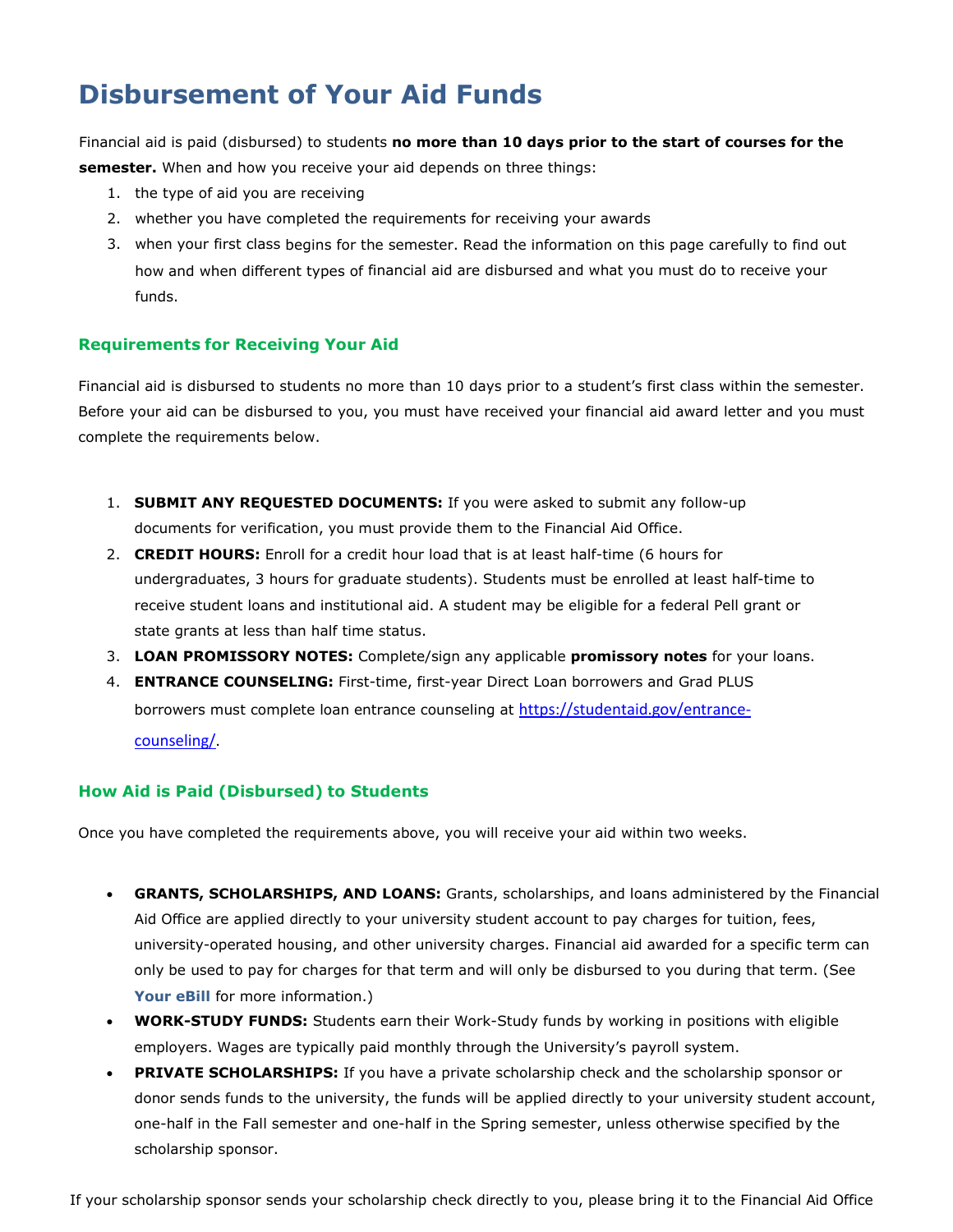so we can make sure it is applied appropriately to your University student account.

## **Important Tips for Receiving Your Aid**

■ Keep your address current on MyMountMercy.